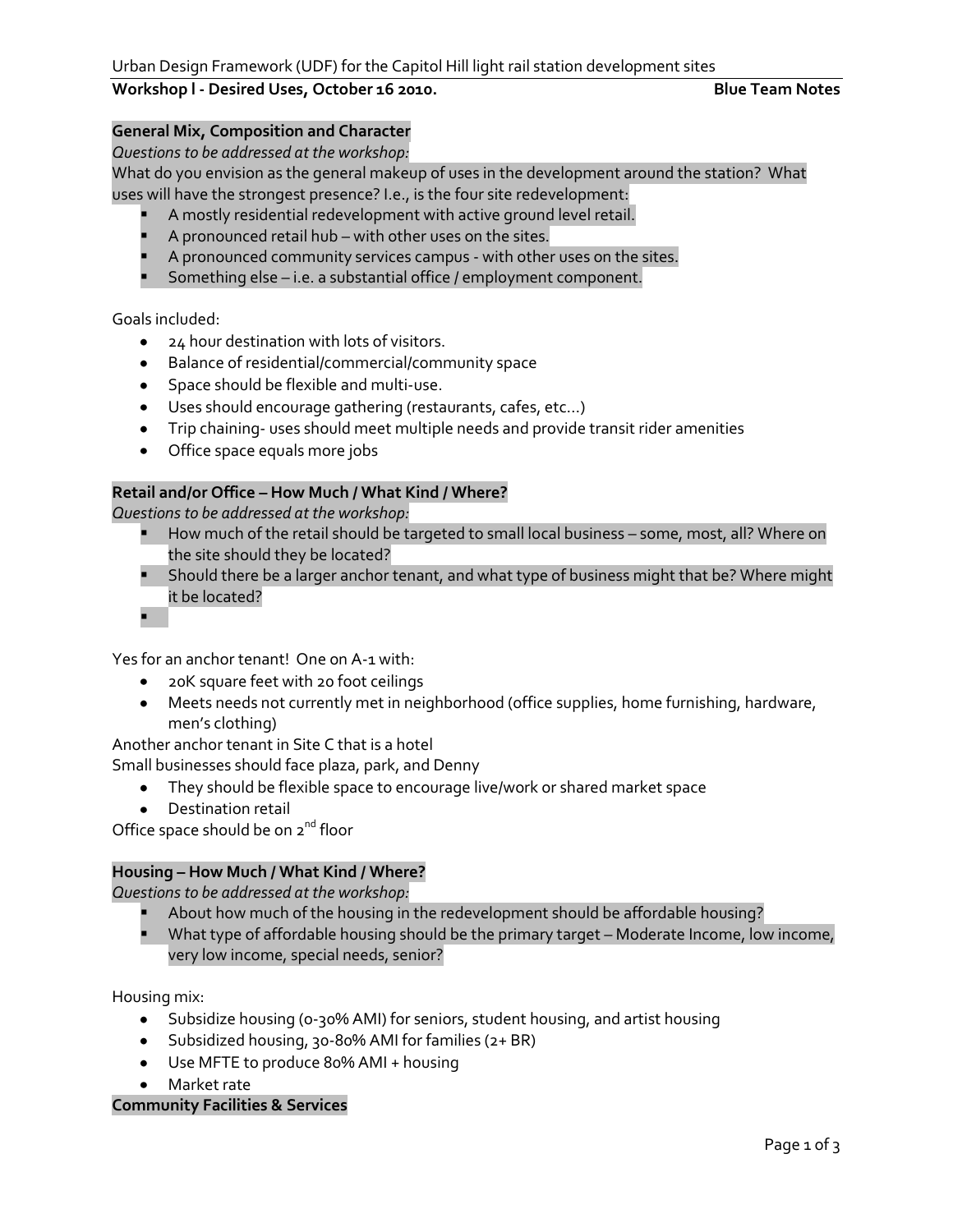### **Workshop l - Desired Uses, October 16 2010. Blue Team Notes**

*Questions to be addressed at the workshop:*

- Should the community center be co-located with other community elements such as artist's spaces, live/work spaces, etc.
- **Should the community center have adjacencies, and/or an ownership connection with the** affordable housing?
- **What uses adjacent to the station plaza (Nagle Place Extension) are best suited to activate the** plaza?

Food carts should be in plaza when farmer's market is not

Community space:

- Should not be on ground floor
- Nice entrance is needed
- Organizational model should incorporate shared use with other groups like nonprofits and artists

#### **Parking – Bikes and Cars**

*Questions to be addressed at the workshop:*

- **Should there be a central bicycle parking facility? If so where? What types of bicycle users** should it accommodate? i.e. commuters, residents etc.
- **About how much auto parking should be provided in the development and how should it be** allocated?
- **How can auto parking provided in the building be decoupled from residential and commercial** units?
- **Should there be an auto parking maximum?**

Bike park and ride for commuters is desired. This facility should have security and you pay for membership.

Denny- 2 voted for keeping it open, 2 were undecided, 5 voted for permanent closure, and 2 wanted flexible closure with bollards for delivery trucks and emergency vehicles

Parking-should be below grade and meet retail needs first.

#### **Master Planned or Individual Sites**

*Questions to be addressed at the workshop:*

- To what extent do you envision the redevelopment around the station area as:
- A single, master planned development with extensive integration of uses and design across the 4 infill sites?; or
- A cluster of separate infill projects within a general framework?

Benefits of multiple developers:

- More unique architectural feel
- Must use UDF as a guiding framework

Benefits of master developer:

Bolder vision could be accomplished

**Modifying the Envelope** 

*Questions to be addressed at the workshop:*